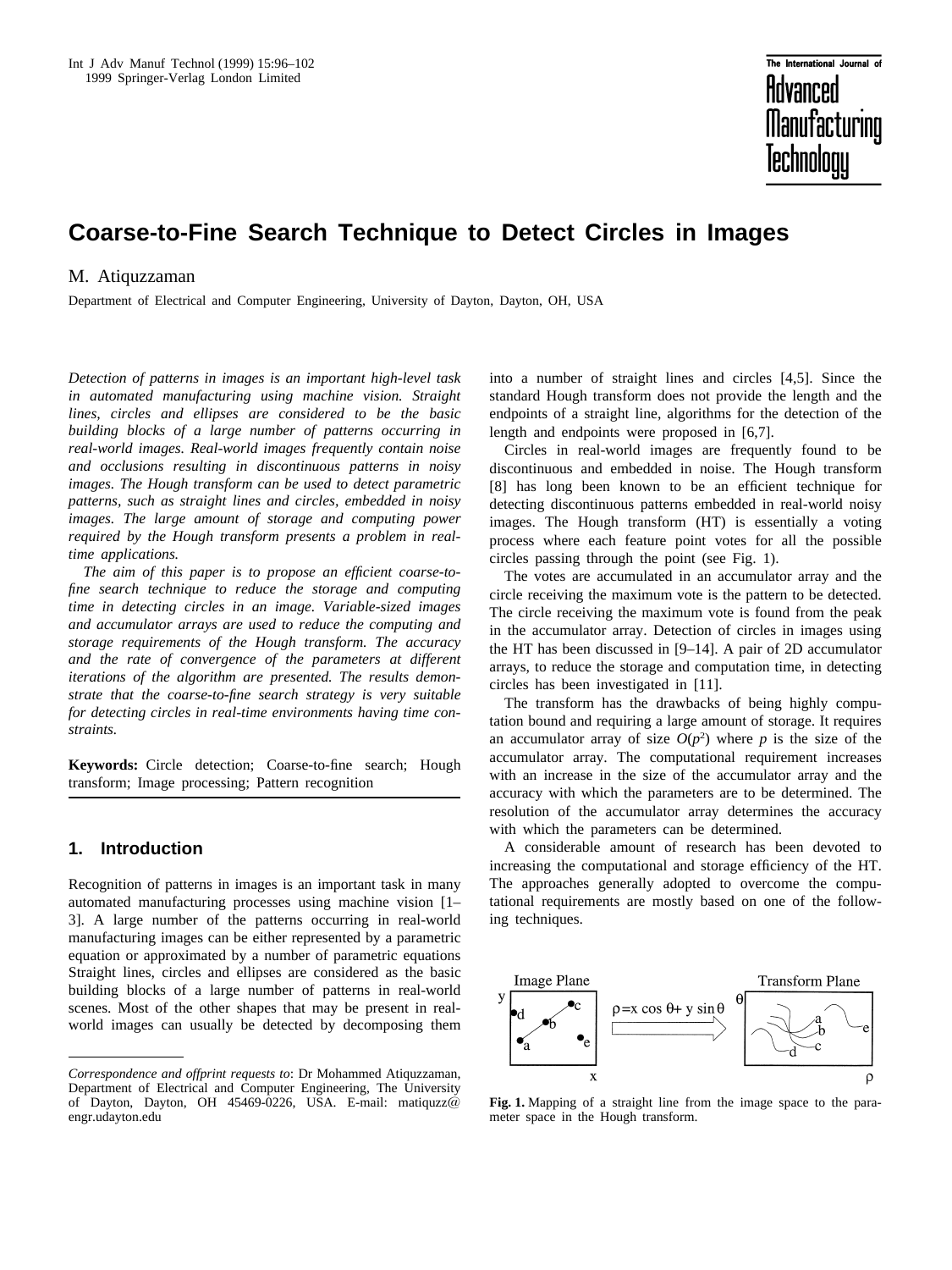

**Fig. 2.** The different stages in the detection of patterns in images using the Hough transform.

- Using *a priori* information to reduce the dimension of the accumulator array.
- Implementing the transform in multiprocessor systems using a large number of processors.
- Designing efficient algorithms.

*A priori* information regarding the gradient at the feature points has been used in [15]. The use of gradient information is known to reduce the computing time by one-sixth when compared to the method without using the gradient information. Gerig and Klein [16] illustrate a method to replace the 3D accumulator array required for a circle to three 2D arrays, in order to reduce the space requirements. However, it is not possible to store all the details of concentric circles. Multiprocessor implementations of the transform have been proposed to reduce the execution time of the transform [17–20]. However, multiprocessor systems are expensive and may not be generally available in all cases.

Coarse-to-fine search strategies [21–23], on the other hand, are efficient algorithms suitable for implementation in single processor systems. They use a number of iterations to reduce the computing and storage requirements of the standard HT. The methods are based on dynamically quantised structures for the accumulator arrays.

The objective of this paper is to propose a coarse-to-fine search technique to detect circles in images. The effectiveness of the algorithm will be judged by the accuracy with which the parameters of the circle can be determined. The speed of the algorithm will be measured by the rate of convergence of the estimated parameters towards the actual values of the parameters as a function of the number of iterations.

A necessary step preceding the Hough transform process is edge detection and thresholding, as shown in Fig. 2. The Hough transform is applied to the edge image obtained from the above process. Detection of edges and choice of an optimal threshold have been widely studied in the literature [24]. Since edge detection is not the main focus of this paper, we assume that we have available a binary edge image containing a circular shape. In this paper, we are interested in determining the effectiveness of the proposed algorithm in determining circles, using the Hough transform.

The coarse-to-fine search technique for detecting circles in images using the Hough transform is described in Section 2, followed by results and conclusions in Sections 3 and 4, respectively.

## **2. The Coarse-to-Fine Approach for Circle Detection**

In the proposed coarse-to-fine approach for circle detection, the initial iterations are performed on reduced-size images using a coarse resolution accumulator array. The information obtained from the coarse resolution analysis is used to narrow down the search region of the parameter space. The reduced computational complexity results from the use of a simple peak-detection algorithm in addition to variable-size images and accumulator arrays in the successive iterations of the algorithm. Owing to the use of coarse resolution images and accumulator arrays at the beginning of the iterations, the parameter ranges of investigation are reduced less during the initial iterations, when large-size images and accumulator arrays are used to obtain accurate results. This results in a logarithmic reduction in the parameter range.

Let us define a circle in a binary edge image by

$$
(x - a)^2 + (y - b)^2 = r^2
$$

where  $(a, b)$  are the coordinates of the centre and  $r$  is the radius of the circle. The standard Hough transform [8] requires a 3D accumulator array having the ranges of *a*, *b* and **r** as 0  $\mathcal{L}(x)$ ,  $0 - \mathcal{L}(y)$  and  $0 - \frac{1}{2} \sqrt{((\mathcal{L}(x))^2 + (\mathcal{L}(y))^2)}$ , respectively, where  $\mathcal{G}(x)$  and  $\mathcal{G}(y)$  are the sizes of the binary image in the *x*- and *y*-directions. If the discretisation resolution of the *a*, *b* and *r* axes of the accumulator array are  $\Delta(a)$ ,  $\Delta(b)$  and  $\Delta(r)$ , respectively, then the size of the accumulator array is

$$
\frac{\mathcal{G}(x) \mathcal{G}(y) \sqrt{((\mathcal{G}(x))^2 + (\mathcal{G}(y))^2)}}{2\Delta(a) \Delta(b) \Delta(r)}
$$

The detection accuracy depends on the values of  $\Delta(a)$ ,  $\Delta(b)$ and  $\Delta(r)$ . This results in the accumulator arrays being exorbitantly large if the parameters are to be detected with a reasonable accuracy.

The proposed coarse-to-fine search technique iterates *L* times, using a different image from a set of *L* images at each iteration. The set of images is generated by reducing the size of the original image  $(L - 1)$  times by a Gaussian subsampling process [25]. The factor by which an image is reduced at each step is  $\sigma$ . The first iteration uses the smallest image from the set and accumulates the votes in a small accumulator array. Because of the use of a small image and a small accumulator array in the first iteration, the values obtained for *a*, *b* and *r* are very rough estimates of the actual values. The second iteration uses a larger image and a larger accumulator array than those used in the first iteration. However, the parameter ranges of investigation are narrowed down during the second iteration. The estimates of *a*, *b* and *r* obtained in the first iteration are used to select reduced ranges of the parameters to be investigated in the second iteration. The above procedure of reducing the parameter ranges and using increasingly larger images and accumulator arrays at successive iterations is carried out until the original image has been analysed. The above coarse-to-fine analysis technique results in a reduced amount of computation, compared to the original HT using a single image and a single accumulation of the HT [21]. Section 2.1 introduces some notation which will be used to illustrate the proposed algorithm for the detection of circles.

#### **2.1 Notation**

 $L =$  number of iterations in the coarse-to-fine search algorithm.  $\mathcal{F}(x, i)$ ,  $\mathcal{F}(y, i) =$  the *x* and *y* sizes of the image after *i* reductions in size.  $\mathcal{G}(x, 0)$  and  $\mathcal{G}(y, 0)$  are therefore, the sizes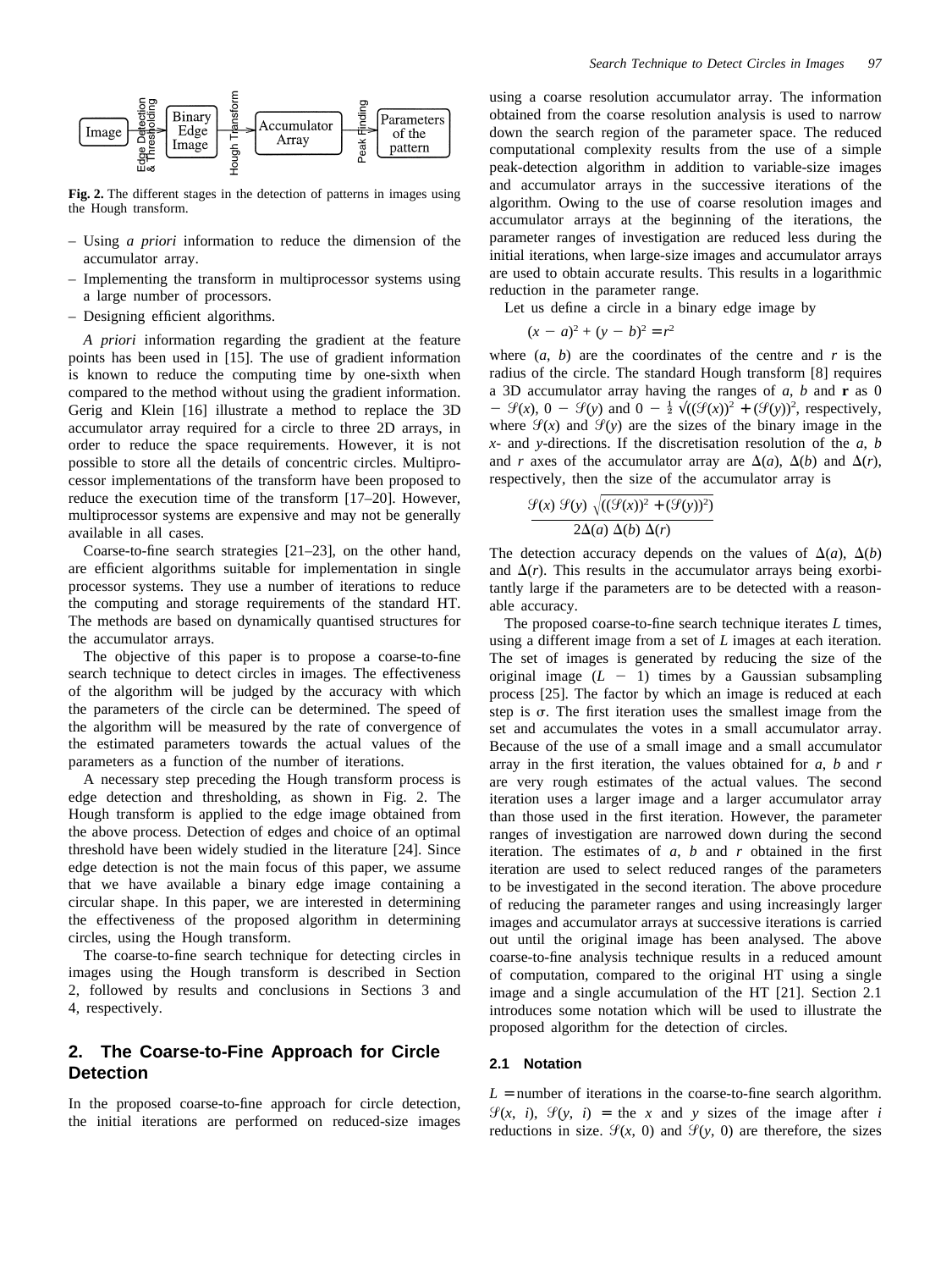of the original image. We will assume square images whose sizes will be represented by  $\mathcal{G}(f, i) = \mathcal{G}(x, i) = \mathcal{G}(y, i) =$  $\mathcal{G}(r, i)$  for  $0 \leq i \leq L - 1$ .

 $\mathcal{G}(a, i)$ ,  $\mathcal{G}(b, i)$ ,  $\mathcal{G}(r, i)$  = the dimensions of the accumulator array along the *a*, *b* and *r* axes during the  $(L - 1)$ th iteration.  $\mathcal{G}(f, i)$  = the size of the image *f* along each dimension at the  $(L - i)$ th iteration, assuming square images.

 $\Delta(a, L - i)$ ,  $\Delta(b, L - i)$ ,  $\Delta(r, L - i)$  = discretisation steps of *a*, *b* and *r* during the *i*th iteration.

 $\Re(a, L - i)$  = Range of *a* during the *i*th iteration.

 $\mathcal{R}(b, L - i) =$  Range of *b* during the *i*th iteration.

 $\mathcal{R}(r, L - i) =$  Range of *r* during the *i*th iteration.

 $\gamma$  = the factor (subsampling number) by which the *a*, *b* and *r* ranges are reduced after the last (*L*th) iteration.

 $\sigma$  = the factor by which the image is reduced at successive iterations.

### **2.2 Reduction of Parameter Ranges**

The algorithm uses small image and accumulator arrays during the initial iterations. An image loses detail as the size is reduced successively, and a small accumulator array means lower resolution of the estimated parameters. Consequently, a small image in conjunction with a small accumulator array results in very rough estimates of the parameters during the initial iterations. If the parameter range is reduced much (based on the rough estimates) during the initial iterations, it has been found that the actual parameters frequently fall outside the new reduced range of investigation. This problem can be overcome by reducing the parameter ranges less during the initial iterations as compared to the iterations in the final stages. Higher reductions in the parameter range can be applied when large-size images and accumulator arrays are used in the last few iterations. The above requirements are satisfied by reducing the parameter ranges logarithmically (instead of linearly) at successive iterations.

Figure 3 illustrates the linear and the logarithmic range reductions for  $L = 3$ . As can be seen from the figure, both the linear and the logarithmic range reductions use the full parameter ranges in the first iteration. However, the logarithmic reduction results in a much larger parameter range to be



**Fig. 3.** Reduction of parameter ranges. (*a*) Linear reduction. (*b*) Logarithmic reduction.

investigated during the second iteration when compared to the linear reduction which reduces the range by half after the first iteration (and all subsequent iterations). During the third iteration the range of investigation is the same as the range in the linear reduction. This is achieved by reducing the range by four times after the second iteration in the logarithmic method while the linear methods only reduces the range by half after the second iteration. In this example, if the number of interations is more than three, the parameter ranges of investigation resulting from the logarithmic reduction will, in fact, be narrower than the linear reduction method. Alternatively, for a particular range of investigations at the last iteration, the logarithmic reduction of range results in requiring fewer iterations than when the linear reduction is used.

Let the *a*, *b* and *r* ranges be reduced by  $\gamma$  after the *L*th iteration. To apply a logarithmic range reduction, the parameter ranges should be reduced by  $\gamma/\sigma^{L-i}$  after the *i*th,  $1 \le i \le L$ , iteration. If the *a*, *b* and *r* parameters are to be determined with an accuracy of one pixel after *L* iterations,  $\gamma$  for any parameter can be obtained from the following equation:

$$
\frac{1}{\gamma/\sigma^0} \frac{1}{\gamma/\sigma^1} \frac{1}{\gamma/\sigma^2} \dots \frac{1}{\gamma/\sigma^{L-1}} = \frac{1}{\mathcal{G}(f, 0)}
$$

or,

$$
\gamma = {}^{1/L}\sqrt{\left(\sigma^{L/2(L-1)}\mathcal{G}(f,0)\right)}\tag{1}
$$

Without loss of generality, we will assume that the sizes of an accumulator array along the *a*, *b* and *r* dimensions are the same, and the ranges for *a*, *b*, and *r* are also reduced by the same factor after an iteration. Therefore,

$$
\mathcal{R}(a, L-1) = \mathcal{R}(b, L-1) = \mathcal{R}(r, L-1) = \mathcal{G}(f, L-1)
$$
 (2)

After the first iteration, the range of *a* (*b* and *r*) is reduced by  $\gamma/\sigma^{L-1}$ . Therefore,

$$
\mathcal{R}(a, L-2) = \frac{\mathcal{R}(a, L-1)}{\gamma/\sigma^{L-1}} \sigma = \frac{\mathcal{G}(f, L-1)}{\gamma/\sigma^{L-1}} \sigma \tag{3}
$$

Similarly, it can be shown that

$$
\mathcal{R}(a, L-i) = \mathcal{G}(f, L-1)\sigma^{L-1}\sigma^{L-2} \cdot \sigma^{L-i+1}\left(\frac{\sigma}{\gamma}\right)^{i-1} \tag{4}
$$

As an example, using an original image of size  $512 \times 512$ , *L*  $= 4$ , and  $\sigma = 2$ ,  $\gamma$  comes out to be 13.454 and  $\Re(a, 3) =$ 512,  $\Re(a, 2) = 304$ ,  $\Re(a, 1) = 90.5$ , and  $\Re(a, 0) = 13.5$ . Therefore, the parameter ranges are reduced by 1.68, 3.36, 6.725 and 13.45 after the first, second, third and fourth iterations, respectively. For square accumulator arrays,

$$
\mathcal{G}(a, L-i) = \mathcal{G}(b, L-i) = \mathcal{G}(r, L-i) = \frac{\mathcal{G}(f, L-1)}{\sigma^{\mu}} \sigma^{i-1}
$$

where  $\mu$  is an integer  $\geq 1$ . Higher values of  $\mu$  indicates a smaller accumulator array being used in the iterations. Therefore,

$$
\Delta(a, L-1) = \frac{\Re(a, L-i)}{\mathcal{G}(a, L-i)} \n= \frac{\sigma^{L-1}\sigma^{L-2} \cdots \sigma^{L-i+1}}{\gamma^{i-1}} \sigma^{\mu}
$$
\n(5)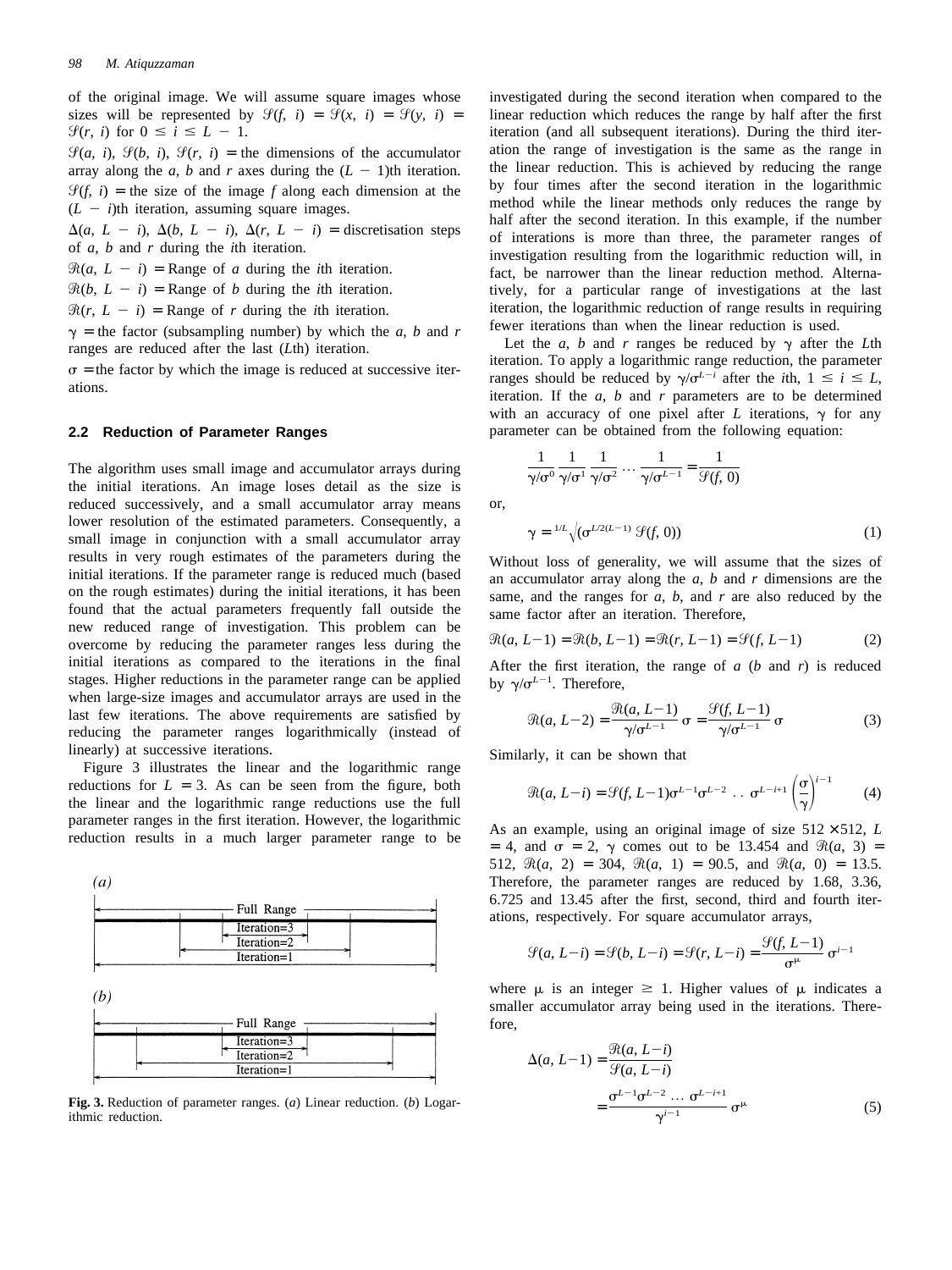For 
$$
\mu = 1
$$
,  $\sigma = 2$ ,  $L = 4$  and  $\mathcal{G}(f, L-1) = 512$  we have  
\n $\Delta(a, 3) = \Delta(b, 3) = \Delta(r, 3) = 2$   
\n $\Delta(a, 2) = \Delta(b, 2) = \Delta(r, 2) = 1.189$   
\n $\Delta(a, 1) = \Delta(b, 1) = \Delta(r, 1) = 0.3535$   
\n $\Delta(a, 0) = \Delta(b, 0) = \Delta(r, 0) = 0.05255$ 

## **3. Results**

In this section, we present the accuracy with which the radius and the coordinates of the centre of a circle can be determined. The detection accuracy will be represented by the percentage error between the estimated (from the proposed algorithm) and the actual values of parameters. To obtain the percentage errors, we use a number of images and average the percentage errors in detecting the circles in those images. The percentage errors of *a*, *b* and *r* will be represented by  $\epsilon_a$ ,  $\epsilon_b$  and  $\epsilon_c$ , respectively. We will also show the speed at which the parameters converge to the actual values at the different iterations. The speed of convergence will be demonstrated by the rate at which the search interval for the parameters are reduced at successive iterations, with the peak still being within the range of investigation.

Figure 4 illustrates the 3D parameter space resulting from two points, (10, 10) and (20, 20), on a circle having a radius of 5 and the centre being at (15, 15). Figure 5 shows the binary multiresolution images used at the different iterations. The initial image is of size  $512 \times 512$  and has a number of discontinuities at the edges.  $L = 4$ ,  $\sigma = 2$ , and  $\mu = 2$  have been used. Therefore, as seen in Fig. 5, the sizes of the images used at the different iterations are  $64 \times 64$ ,  $128 \times 128$ ,  $256 \times 256$ , and  $512 \times 512$ . The first iteration uses the 64  $\times$ 64 image; the last ones uses  $512 \times 512$ . Because of using  $\sigma$  $= 2$  and  $\mu = 2$ , the sizes of the accumulator arrays were 16  $\times$  16, 32  $\times$  32, 64  $\times$  64, and 128  $\times$  128 during iterations 1, 2, 3, and 4, respectively.

The constant-*r* planes of the accumulator arrays (at the different iterations) containing the maximum votes are shown



**Fig. 4.** Illustration of the 3D parameter space resulting from two points, (10, 10) and (20, 20), having a radius of 5 and the centre at (15, 15).

in Fig. 6. To show the sharpness of the peaks, the planes are represented in 3D forms, where the vote count is represented in the *z*-direction. Since the first iteration uses the full ranges of the parameter, the position of the peak in the plane during the iteration depends on the actual values of the parameters *a* and *b*. Parameter values obtained after iteration *i*,  $1 \le i \le L$  $-1$ , are used as coarse approximations of the parameter values in iteration  $i + 1$ . From the coarse approximations, the algorithm selects the starting and ending values of the *a*, *b* and *r* ranges of the accumulator arrays for the next iteration. The ranges are chosen such that the peak is close to the centre, as seen in iterations 2, 3, and 4 in Fig. 6. The peaks are also seen to be very sharp and unique in the different iterations.

Table 1 presents the percentage errors in the parameters, obtained by averaging the errors from analysing 30 different images of size  $512 \times 512$  each, and using  $\sigma = 2$ ,  $\mu = 1$  and 2, and  $L = 4$ . The percentage error of a parameter is obtained by calculating the error between the estimated value (from the algorithm) of the parameter and the actual value of the parameter. The 30 images contain circles of random radius and centre coordinates. The sharp decrease in the percentage errors in successive iterations shows the speed of convergence of the estimated parameters to the actual parameters during the different iterations. It should be pointed out that when  $\mu = 2$  is used, the accumulator arrays used in the different iterations are half the size of those when  $\mu = 1$ . Consequently, the errors with  $\mu = 2$  are larger during the initial iterations than when  $\mu$  = 1 is used. However, the errors at the fourth iteration are the same for both  $\mu = 1$  and 2. Note that the memory required to store the accumulator arrays with  $\mu = 2$  is a quarter of the requirement when  $\mu = 1$  is used. Moreover, with  $\mu = 2$ , the computing time is half the time required with  $\mu = 1$ . Therefore, in this particular case,  $\mu = 2$  would be a better choice than  $\mu = 1$ .

The ranges of the parameters *a*, *b* and *r* computed by the algorithm in the different iterations are shown in Table 2. The data relate to an image of size  $512 \times 512$  containing a circle of radius 210 and having its centre at (230, 235).  $L = 4$ ,  $\sigma =$ 2, and  $\mu = 2$  have been used. The first iteration uses the full range of the parameters and the range is then logarithmically reduced at successive iterations. In all the iterations, except the first, the algorithm has been successful in selecting the range such that the actual parameter values are almost in the centre of the range.

## **4. Conclusions**

In this paper, we have demonstrated the effectiveness of the coarse-to-fine search Hough technique to detect circles in images. This could be used for automatic inspection of objects in automated manufacturing processes using machine vision. Binary edge images have been used to illustrate the algorithm. It has been shown that the centre and radius can be determined to an accuracy of less than 0.2% in only four iterations. Prior edge gradient information for the feature points can be used to further reduce the amount of computation [15]. The algorithm illustrated in this paper applies to the detection of circular arcs. With a change in the parametric equation, it can be used to detect ellipses and other parameterisable patterns in images.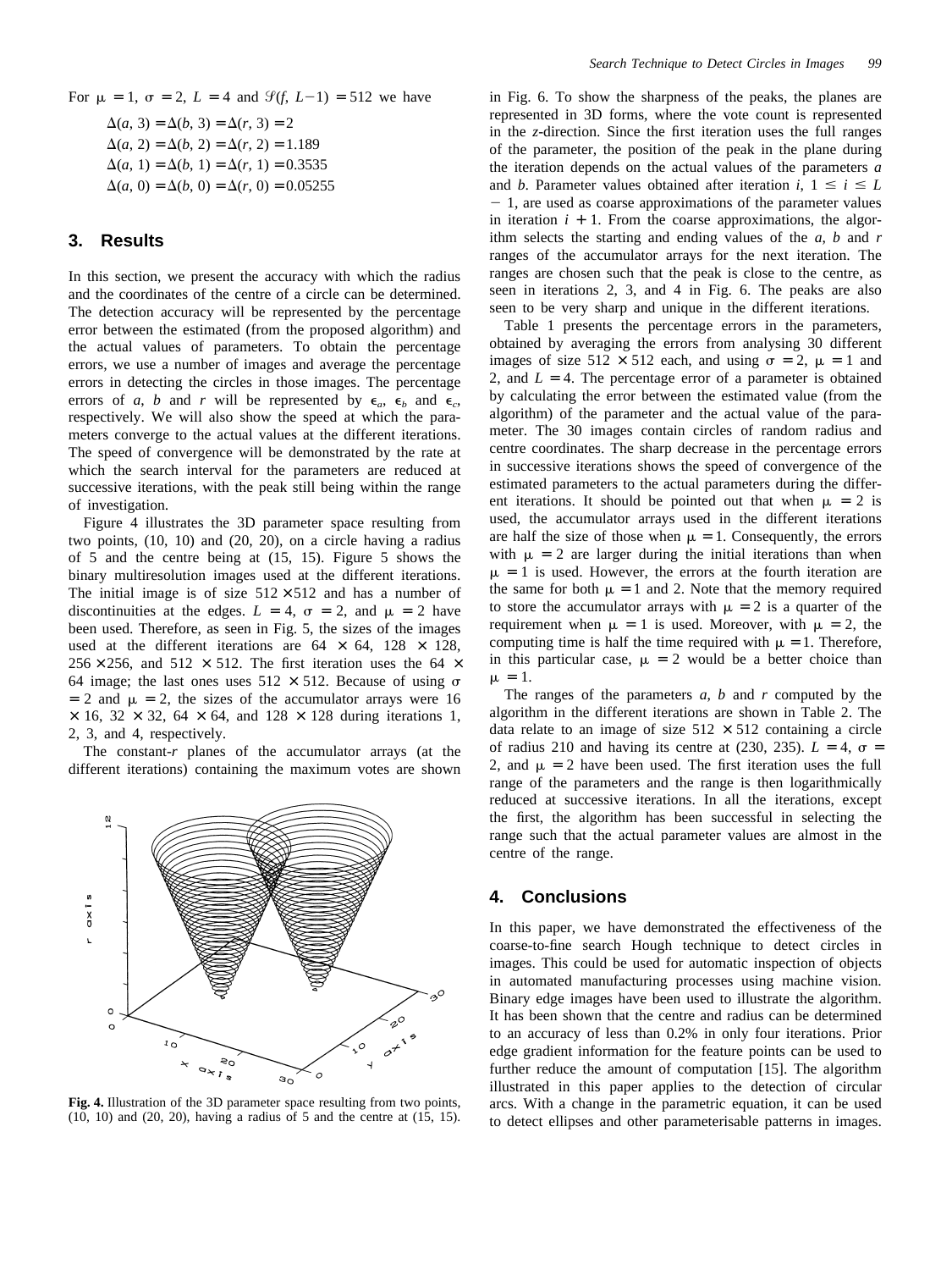

**Fig. 5.** Images used during the different iterations.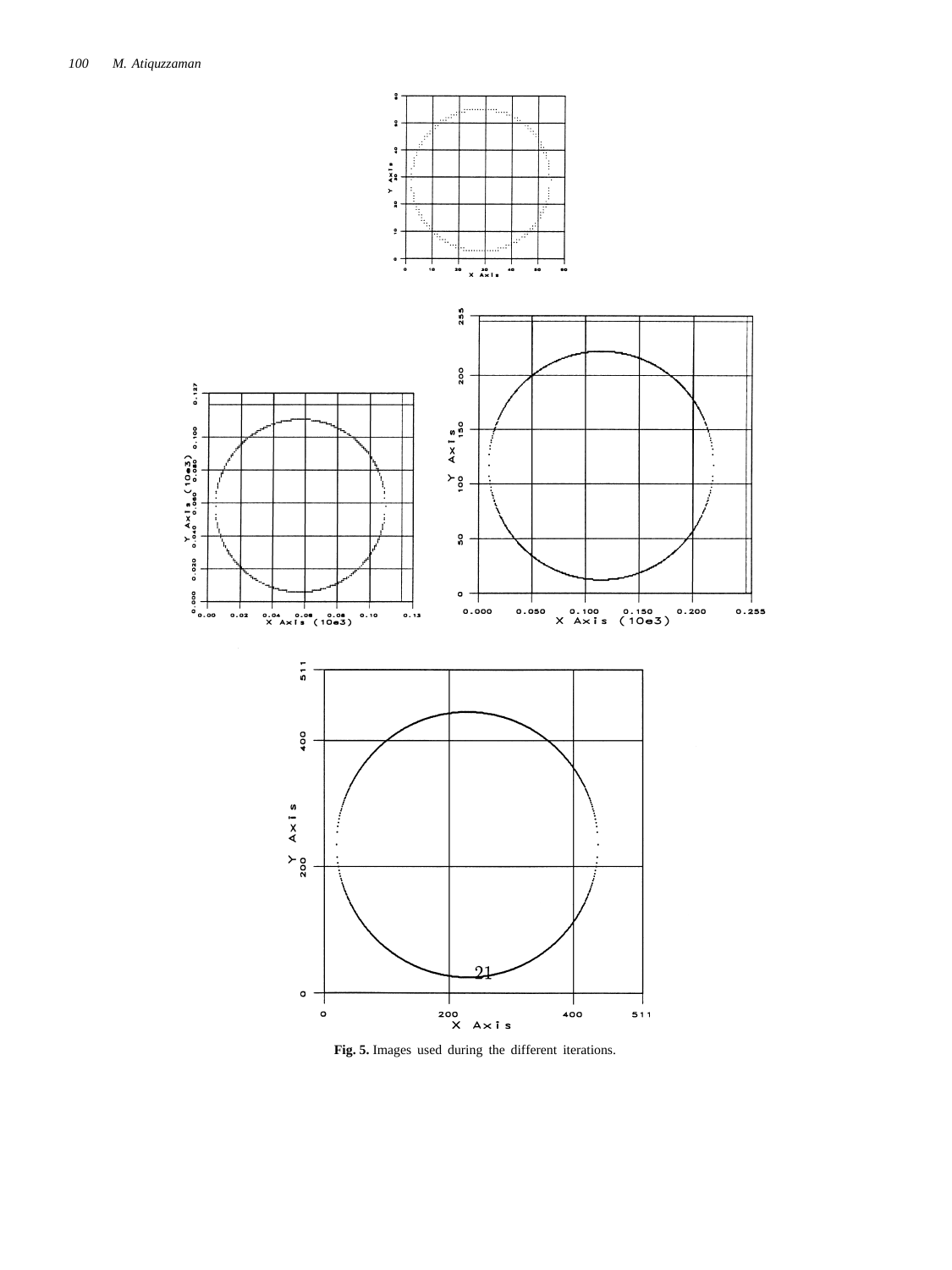

**Fig. 6.** Accumulator array planes during the different iterations.